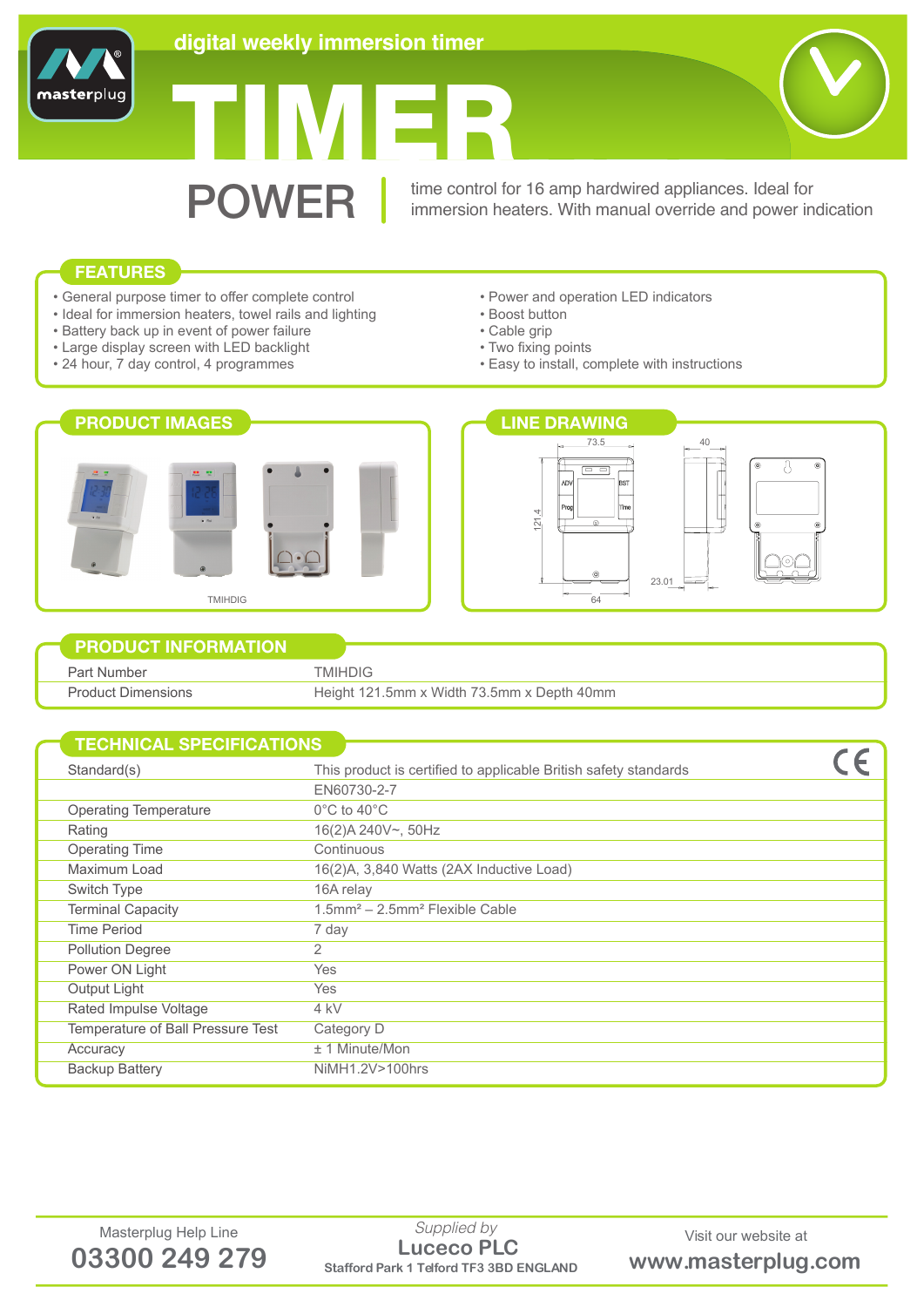# **ENVIRONMENTAL PROTECTION**

This symbol is known as the 'Crossed-out Wheelie Bin Symbol'. When this symbol is marked on a product or battery. It means that it should not be disposed of with your general household waste. Some chemicals contained within electrical/ electronic products or batteries can be harmful to health and the environment. Only dispose of electrical/electronic/ battery items in separate collection schemes, which cater for the recovery and recycling of materials contained within. Your co-operation is vital to ensure the success of these schemes and for the protection of the environment.



#### **IMPORTANT – PLEASE READ THESE INSTRUCTIONS CAREFULLY BEFORE USE AND KEEP FOR FUTURE REFERENCE.**

#### **Safety Warning**

For your safety, this product must be installed in accordance with local building regulations. If in any doubt, or where required by the law, consult a competent person who is registered with an electrical self-certification scheme. Further information is available online or from your Local Authority.

Please read carefully and use in accordance with these safety wiring instructions.

Before commencing any electrical work ensure the supply is switched off at the mains either by switching off the consumer unit or by removing the appropriate fuse.

Wiring should be in accordance with the latest edition of the IET regulations (BS 7671). To prevent fire hazard always use cable of the correct rating, size and type for the application.

Any bare earth wires must be covered with appropriate green/yellow sleeving.

Warning do not exceed the load rating of this device as stated on the rear of the product. **If in doubt consult a competent electrician.**

## **Wire Identification**

Note: - as of 1st April 2004, new colour codes for hard wire installations was introduced. EARTH = Green / Yellow sleeving NEUTRAL = Black (pre Apr 04) / Blue (after Apr 04)

LIVE = Red (pre Apr 04) / Brown (after Apr 04)

## **Wall Fixing Instructions**

The timer should be fixed to the wall by two locations. Wall fixing can be carried out before or after wiring. Wall fixings are not included.

#### **General**

Independently mounted control for surface mounting timer; Electronic. This time switch can control outputs of up to 16A which makes it suitable for domestic immersion heaters. There are two fixing points which make it suitable for wall mounting.

The program functions can be 7 day, weekend or 24 hour depending on function. Features of automatic action: Type 1. B.S (operating drift not declared, micro-disconnection, resumes intended operating sequence following supply interruption).

#### **Wiring Instructions**

- 1. Switch off the power to the circuit at the consumer unit before starting any electrical work.
- 2. Unscrew the fixing screw to remove the cover at the bottom of the timer, exposing the terminals.
- 3. For bottom cable entry, carefully remove the knockouts with a suitable tool.
- Ensure that the edge of the knockout is smooth and suitable for the cable.
- 4. Cut and remove the cable sheathing to suit the timer and terminal positions.
- 5. Use the cable clamps to secure the cable in position.
- 6. Insert the bare ends of cable into the terminals as per the diagram below.
- 7. Fully tighten the terminal screws and make sure that no bare copper is exposed outside of the terminal.
- 8. Refit the cover.
- 9. Restore the power to the circuit at the consumer unit.

# **Battery**

This timer has an integrated rechargeable battery to give display operation and memory back up during loss of mains power supply. Before programming for the first time, leave the timer to charge for approximately 14 hours to charge the memory back up battery.

## **Initial Operation**

The timer should be reset before programming for the first time. Press the RST button underneath the display using a pointed object after charging. The timer is now ready to be set up. Use the ADV button to change between on and off for the automatic summer time adjustment and proceed to section 6.

Setting the current time

Press and hold down the Time button for 3 seconds. The word Hold will show on the screen.

- 1. After 3 seconds, the screen will show Year. Use the ADV or BST buttons to set the correct year.
- 2. Press Time button again, the Month will show. Use the ADV or BST button set the correct month
- 3. Press Time button again, the Day will show. Use the ADV or boost button to set the correct day
- 4. Press Time button again, the Time will show. Use the ADV or BST button to set the correct hour. The hour is a 24 hour clock.
- 5. Press Time button again, Use the ADV or BST button to set the correct minute
- 6. Press Time button again to complete the process

7. The display should now show the correct time/day of the week. If an incorrect value shows, repeat the above steps.



 $\textcircled{=}$  = earth

Masterplug Help Line Supplied by Supplied by Visit our website at **03300 249 279 Stafford Park 1 Telford TF3 3BD ENGLAND www.masterplug.com Luceco PLC** *Supplied by*